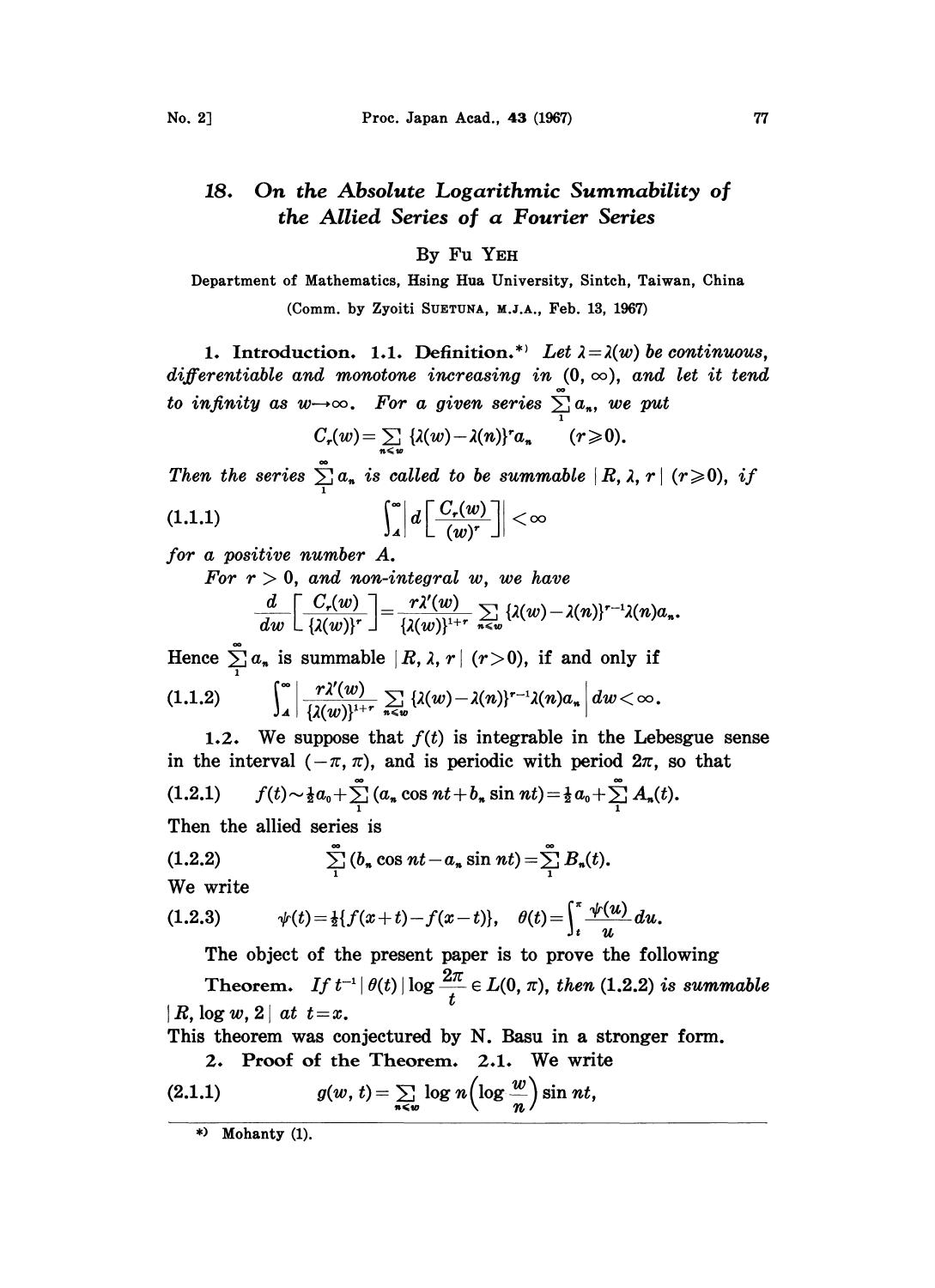(2.1.2) 
$$
h(w, t) = \sum_{n \leq w} n \log n \left(\log \frac{w}{n}\right) \cos nt.
$$
  
For the proof of the theorem we require the follow  
Lemma 1.  $g(w, t) = O(w \log w)$ .  
Proof. By (2.1.1),

For the proof of the theorem we require the following lemmas: Lemma 1.  $g(w, t) = O(w \log w)$ .

**Proof.** By  $(2.1.1)$ ,

$$
|\, g(w,\,t)\,| \leqslant \sum_{n\leqslant w} \log\,n \Bigl(\log \frac{w}{n}\Bigr).
$$

Now we put

$$
\sum_{n\leq w} \log n \left( \log \frac{w}{n} \right) = \sum_{n < w^2} \log n \left( \log \frac{w}{n} \right) + \sum_{w^2 < n < w} \log n \left( \log \frac{w}{n} \right) = P + Q.
$$

Since  $\log u \Bigl(\log \dfrac{w}{u}\Bigr)$  is monotone increasing in  $1 \!\leqslant\! u \!<\! w^{\frac{1}{2}},$  we have, by the second mean value theorem,

$$
P \leqslant \int_{1}^{w^2} \log u \left( \log \frac{w}{u} \right) du + O((\log w)^2)
$$
  

$$
\leqslant \log w^{\frac{1}{2}} (\log w^{\frac{1}{2}}) w^{\frac{1}{2}} + O((\log w)^2) = O(w^{\frac{1}{2}} (\log w)^2).
$$

Since  $\log u \left( \log \frac{w}{u} \right)$  is monotone decreasing in  $w^{\frac{1}{2}} \leq u \leq w$ , we have <sup>Q</sup> .Iog <sup>u</sup> log w du +O((log w)s) log <sup>w</sup> . log <sup>w</sup> du O((log w))  $w = w \log w \int_1^{w^2} \frac{\log v}{v^2} dv + O((\log w)^2) = O(w \log w).$ 

Hence we get the required inequality.

Lemma 2. 
$$
g(w, t) = O(t^{-1}(\log w)^2)
$$
.  
\nProof. By Abel's lemma, we have  
\n
$$
g(w, t) = \sum_{n \leq w} \log n \left( \log \frac{w}{n} \right) \sin nt
$$
\n
$$
\leq \frac{A}{t} \sum_{n \leq w-1} \left| A \left( \log n \log \frac{w}{n} \right) \right| + O(t^{-1}w^{-1} \log w)
$$
\n
$$
\leq \frac{A}{t} \left\{ \sum_{n \leq w} \left| A \left( \log n \log \frac{w}{n} \right) \right| + \sum_{w^{\frac{1}{2}} \leq n \leq w-1} \left| A \left( \log n \log \frac{w}{n} \right) \right| + O(t^{-1}w^{-1} \log w)
$$
\n
$$
= O(t^{-1}(\log w)^2),
$$

since  $\log u \left(\log \frac{w}{u}\right)$  is monotone increasing in  $1 \leq u \leq w^{\frac{1}{2}}$  and monotone decreasing in  $w^{\frac{1}{2}} \leq u \leq w$ .

Lemma 3.  $g(w, t) = O(t^{-2} \log w)$ .

Lemma 3.  $g(w, t) = O(t^{-2} \log w)$ .<br>Proof. Using Abel's lemma twice, we have

$$
g(w, t) = \sum_{n \leq w} \log n \left( \log \frac{w}{n} \right) \sin nt
$$
  
= 
$$
\sum_{n \leq w-2} \Delta^2 \left( \log n \log \frac{w}{n} \right) \sum_{1}^{n} \widetilde{D}_v(t) + O(t^{-2}w^{-1} \log w) + O(t^{-2}w^{-1} \log w),
$$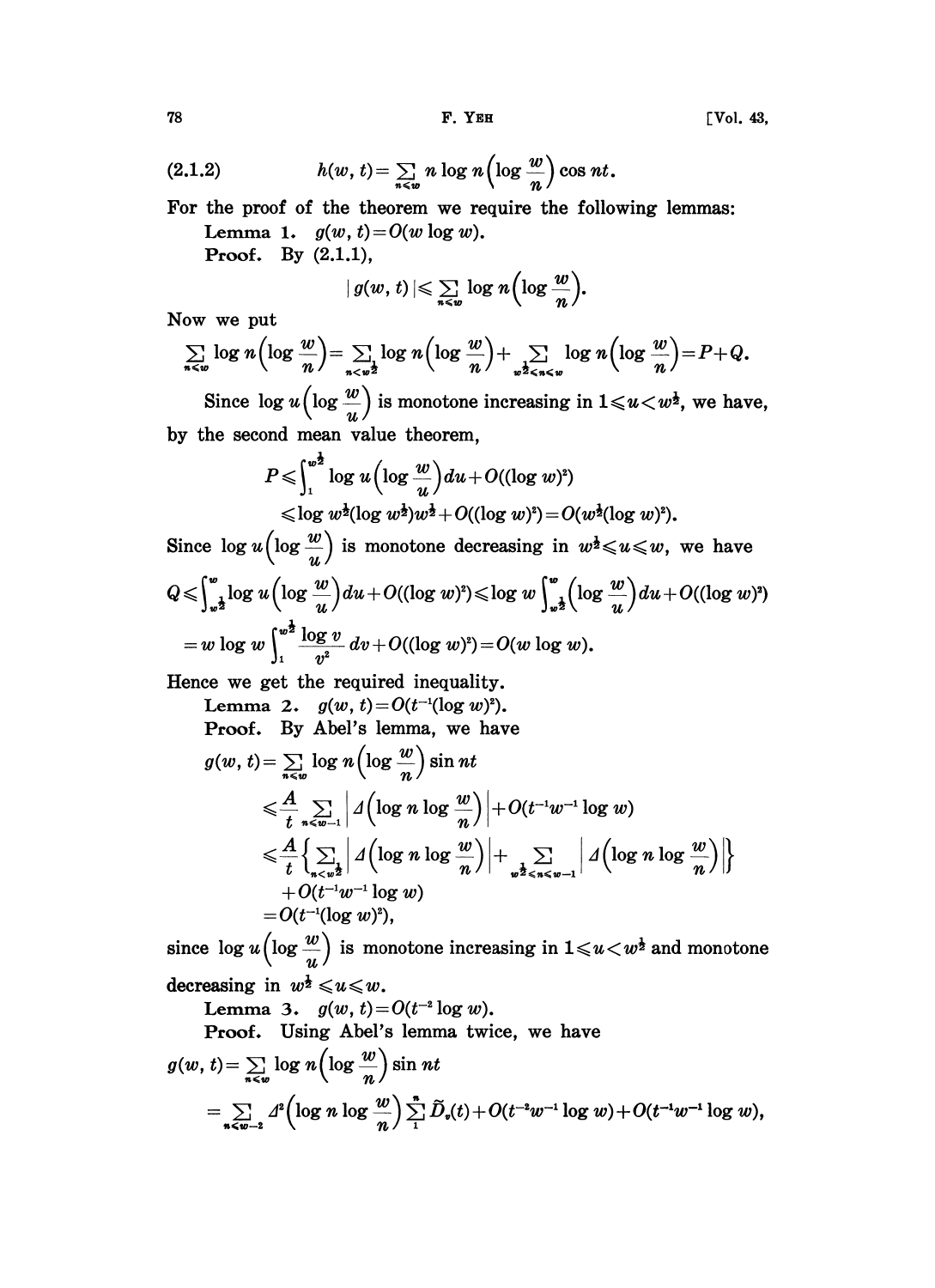so that

$$
(2.1.3) \qquad \left| g(w, t) \right| \leq \frac{A}{t^2} \sum_{n \leq w-2} \left| \int d^2 \left( \log n \log \frac{w}{n} \right) \right| + O(t^{-2}w^{-1} \log w)
$$
\n
$$
= \frac{A}{t^2} \Biggl\{ \sum_{n \leq w/2} + \sum_{\substack{e \leq w \leq w-2}} \left| \int d^2 \left( \log n \log w \right) \right| = \frac{A}{t^2} (P+Q) + O(t^{-2}w^{-1} \log w).
$$

Since  $\left(\log u \log \frac{w}{u}\right)^n$  is monotone decreasing in  $1 \leq u \leq e^{u}$  and mono-

one increasing in 
$$
ew^{\frac{1}{2}} \leq u \leq w-2
$$
, we have

\n(2.1.4) 
$$
P = \sum_{n < w^{\frac{1}{2}}} \left| A\left(\frac{1}{n} \log \frac{w}{n} - \frac{1}{n} \log n\right) \right| = O(\log w),
$$

$$
(2.1.5) \tQ = \sum_{\epsilon w^{\frac{1}{2}} \leq n \leq w-2} \left| \Delta \left( \frac{1}{n} \log \frac{w}{n} - \frac{1}{n} \log n \right) \right| = O(w^{\frac{1}{2}} \log w).
$$

Thus from  $(2.1.3)$ ,  $(2.1.4)$ , and  $(2.1.5)$ , we get the required inequality. Lemma 4.  $h(w, t) = O(t^{-1}w \log w)$ .

Proof. Using Abel's lemma to (2.1.2), we get

$$
h(w, t) = \sum_{n \leq w} n \log n \log \frac{w}{n} \cos nt
$$
  
\n
$$
\leq \frac{A}{t} \sum_{n \leq w-1} \left| A\left(n \log n \log \frac{w}{n}\right) \right| + O(t^{-1} \log w)
$$
  
\n
$$
= \frac{A}{t} \left\{ \sum_{n \leq w} + \sum_{nw \leq n \leq w-1} \right\} + O(t^{-1} \log w) = \frac{A}{t} (P+Q) + O(t^{-1} \log w),
$$

where  $\eta$  is taken so that  $\left( u \log u \log \frac{w}{u} \right)$  is monotone increasing in  $1 \leq u \leq \eta w$  and monotone decreasing in  $\eta w \leq u \leq w$ ,  $0 \leq \eta \leq 1$ . Therefore we get  $P=O(w \log w)$  and  $Q=O(w \log w)$ . Hence we get the required inequality.

Lemma 5.  $h(w, t) = O(t^{-2}(\log w)^2)$ .

Proof. By twice use of Abel's lemma, we have

$$
h(w, t) = \sum_{n \leq w-2} 4^{2} \left( n \log n \log \frac{w}{n} \right) \sum_{1}^{n} D_{v}(t) + O(t^{-2} \log w).
$$

Therefore

$$
|h(w, t)| \leqslant \frac{A}{t^2} \sum_{n \leqslant w-2} \left| \ d^2 \Big( n \log n \log \frac{w}{n} \Big) \right| + O(t^{-2} \log w)
$$
  
=  $\frac{A}{t^2} \Big\{ \sum_{n \leqslant e^{-1}w^{\frac{1}{2}}} + \sum_{e^{-1}w^{\frac{1}{2}} \leqslant n \leqslant w-2} \Big\} + O(t^{-2} \log w) = \frac{A}{t^2} (P+Q) + O(t^{-2} \log w).$ 

Since  $\left(u \log u \log \frac{w}{u}\right)'$  is monotone increasing in  $1 \leq u < e^{-1}w^{\frac{1}{2}}$  and is monotone decreasing in  $e^{-u}w^{\frac{1}{2}} \leq u \leq w$ , we have

$$
P = \sum_{n < \epsilon^{-1}w^{\frac{1}{2}}} \left| \Delta \left( \log n \log \frac{w}{n} + \log \frac{w}{n} - \log n \right) \right| = O((\log w)^2),
$$
\n
$$
Q = \sum_{\epsilon^{-1}w^{\frac{1}{2}} \leq n < w-1} \left| \Delta \left( \log n \log \frac{w}{n} + \log \frac{w}{n} - \log n \right) \right| = O((\log w)^2).
$$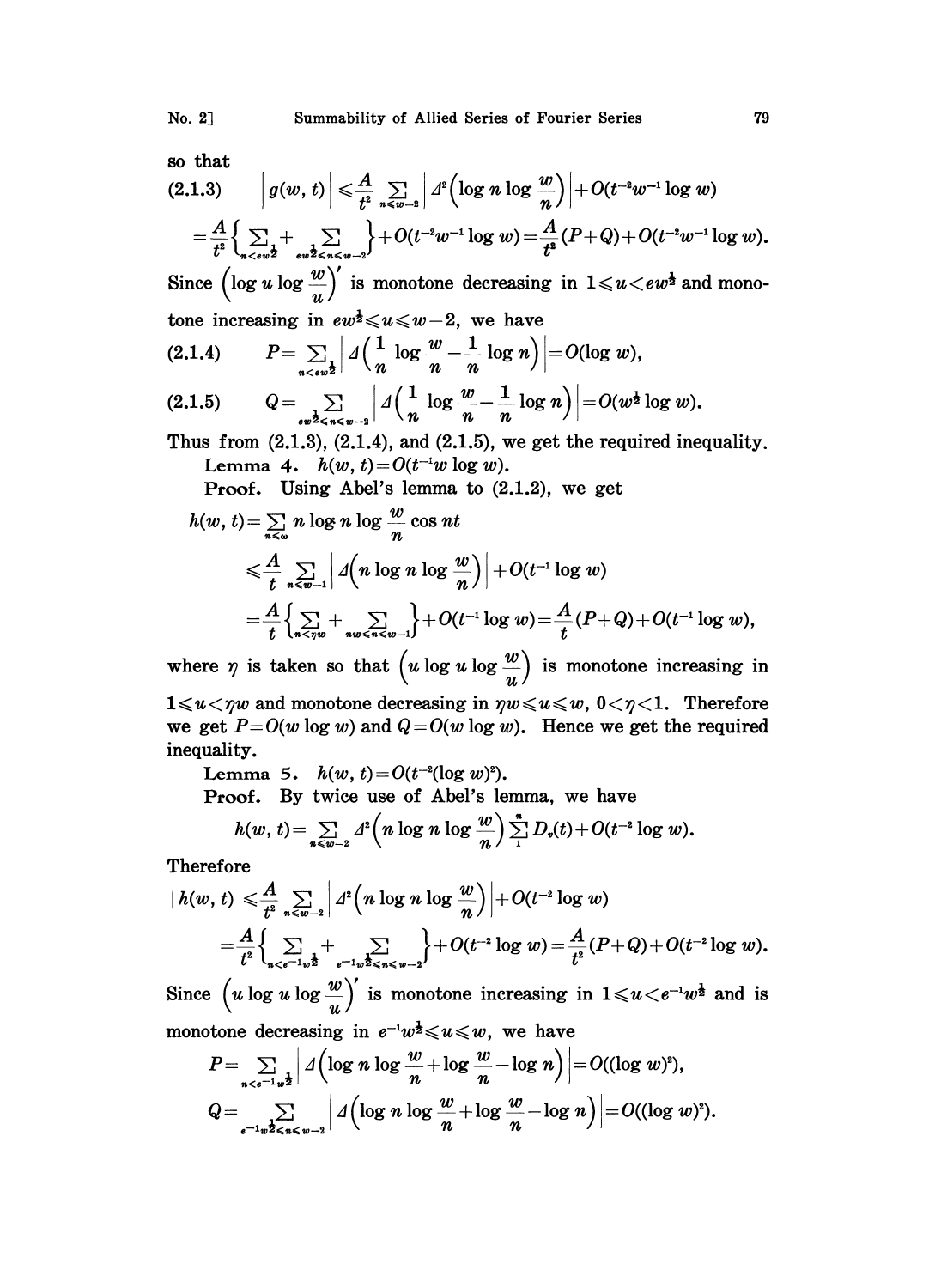Hence we get the required inequality.

Lemma 6.  $h(w, t) = O(t^{-3} \log w)$ .

Lemma 6.  $h(w, t) = O(t^{-s} \log w)$ .<br>Proof. By three time use of Abel's lemma, we have

$$
h(w, t) = \sum_{n \leq w-2} 4^{2} \left( n \log n \log \frac{w}{n} \right) \sum_{1}^{n} D_{v}(t) + O(t^{-2} \log w)
$$
  
= 
$$
\frac{1}{4 \sin^{2} t/2} \sum_{n \leq w-2} 4^{2} \left( n \log n \log \frac{w}{n} \right)
$$
  

$$
- \frac{1}{4 \sin^{2} t/2} \sum_{n \leq w-2} 4^{2} \left( n \log n \log \frac{w}{n} \right) \cos (n+1)t + O(t^{-2} \log w)
$$
  
= 
$$
- \frac{1}{4 \sin^{2} t/2} \sum_{n \leq w-2} 4^{2} \left( n \log n \log \frac{w}{n} \right) \cos (n+1)t + O(t^{-2} \log w)
$$
  
= 
$$
- \frac{1}{4 \sin^{2} t/2} \sum_{n \leq w-3} 4^{3} \left( n \log n \log \frac{w}{n} \right) \sum_{1}^{n} \cos (n+1)t + O(t^{-2} \log w).
$$

Thus we have

$$
|h(w, t)| \leqslant \frac{A}{t^3} \sum_{n \leqslant w-3} \left| \right. A^3\!\!\left(n \log n \log \frac{w}{n}\right) \Big| + O(t^{-2} \log w)
$$
\n
$$
= \frac{A}{t^3} \Big\{ \sum_{n \leqslant w-3} + \sum_{w \geqslant 3 \leqslant w-3} \Big\} + O(t^{-2} \log w) = \frac{A}{t^3} (P + Q) + O(t^{-2} \log w).
$$

Since  $\left(u \log u \log \frac{w}{u}\right)^n$  is monotone decreasing in  $1 \leq u \leq w^{\frac{1}{2}}$  and monotone increasing in  $w^{\frac{1}{2}} \leq u \leq w$ , we have

$$
P = \sum_{n < w^2} \left| \Delta \left( \frac{1}{n} \log \frac{w}{n} - \frac{1}{n} \log n - \frac{2}{n} \right) \right| = O(\log w).
$$

Similarly we have  $Q = O(w^{-\frac{1}{2}} \log w)$ . Hence we get the required inequality.

2.2. We shall now prove the theorem. By integrating by parts, we find

$$
P = \sum_{n < w^2} \left| A \left( \frac{1}{n} \log \frac{n}{n} - \frac{1}{n} \log n - \frac{1}{n} \right) \right| = O(\log w).
$$
\nSimilarly we have  $Q = O(w^{-\frac{1}{2}} \log w)$ . Hence we get the inequality.

\n2.2. We shall now prove the theorem. By integration we find

\n
$$
(2.2.1) \qquad B_n(x) = \frac{2}{\pi} \int_0^{\pi} \psi(t) \sin nt \, dt = -\frac{2}{\pi} \int_0^{\pi} t \theta'(t) \sin nt \, dt
$$
\n
$$
= \frac{2}{\pi} \int_0^{\pi} \theta(t) \sin nt \, dt + \frac{2}{\pi} \int_0^{\pi} \theta(t) \, nt \cos nt \, dt.
$$

The series  $\sum_{1}^{\infty} B_n(x)$  is summable  $|R, \log w, 2|$ , if

$$
I=\int_{a}^{\infty}\frac{dw}{w(\log w)^{s}}\Big|\sum_{n\leq w}\log n\log\frac{w}{n}B_{n}(x)\Big|<\infty.
$$

Substituting  $(2.2.1)$  for  $B_n(x)$ , we have, by  $(2.1.1)$  and  $(2.1.2)$ ,

$$
(2.2.2) \qquad I \leqslant \frac{2}{\pi} \int_0^{\pi} |\theta(t)| \, dt \int_{\pi}^{\infty} w^{-1} (\log w)^{-3} |g(w, t)| \, dw
$$

$$
+ \frac{2}{\pi} \int_0^{\pi} t | \theta(t) | \, dt \int_{\pi}^{\infty} w^{-1} (\log w)^{-3} | h(w, t) | \, dw.
$$

Since  $\int_0^t t^{-1} |\theta(t)| \log \frac{2\pi}{t} dt$  is finite, it is enough to show that